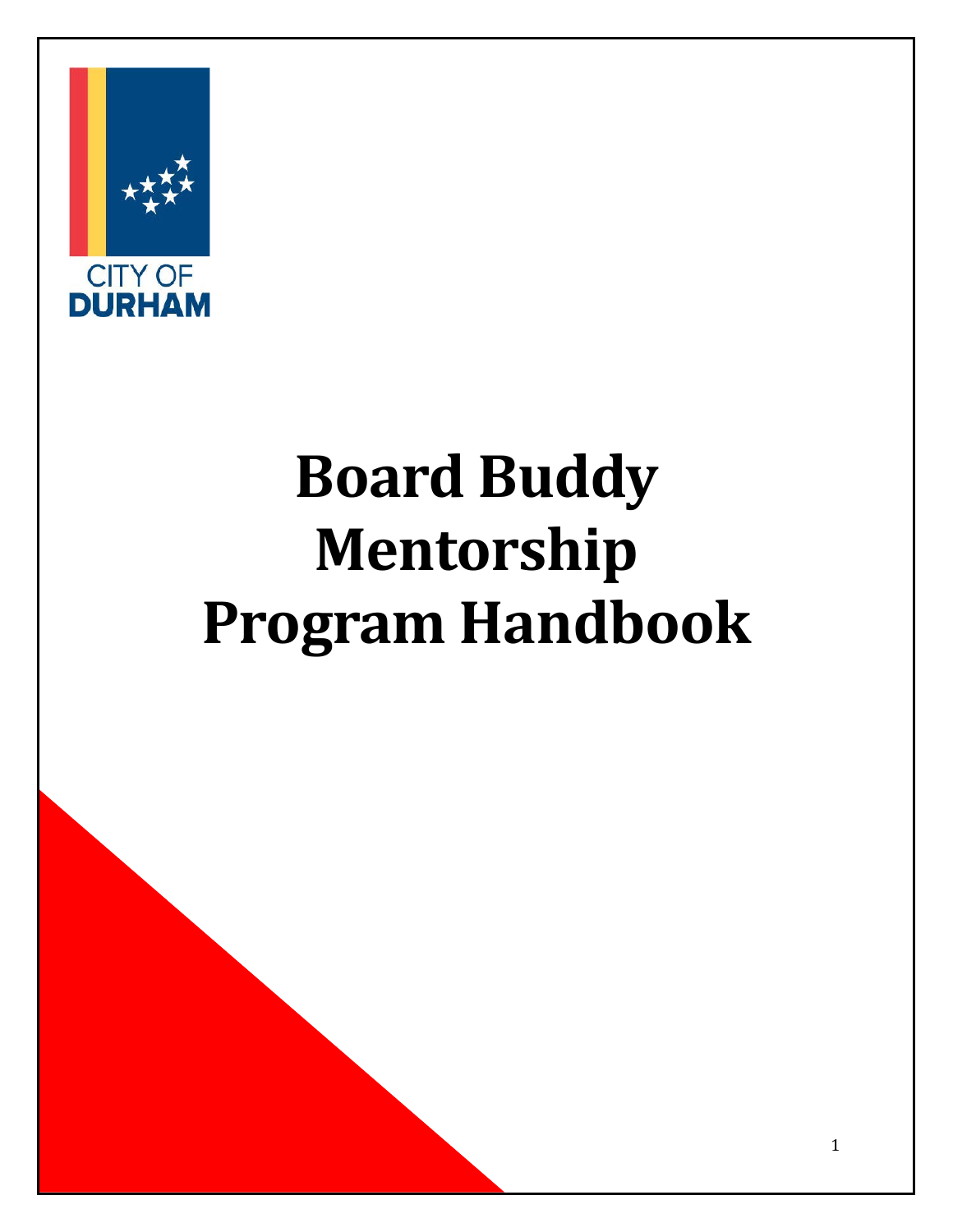## **TABLE OF CONTENTS**

| <b>Contents</b>                                    | Page           |
|----------------------------------------------------|----------------|
| Introduction to the Board Buddy Mentorship Program | 3              |
| Definitions                                        | $\overline{4}$ |
| Benefits                                           | 5              |
| <b>Board Buddy Structure</b>                       | 6              |
| <b>Selection of Mentors</b>                        | 6              |
| <b>Selection of Mentees</b>                        | 6              |
| <b>Board Buddy Checklist</b>                       | $\overline{7}$ |
| <b>Effective Mentoring Guide</b>                   | $\, 8$         |
| Roadmap                                            | 9              |
| Board Buddy Jr. Mentorship Program                 | 10             |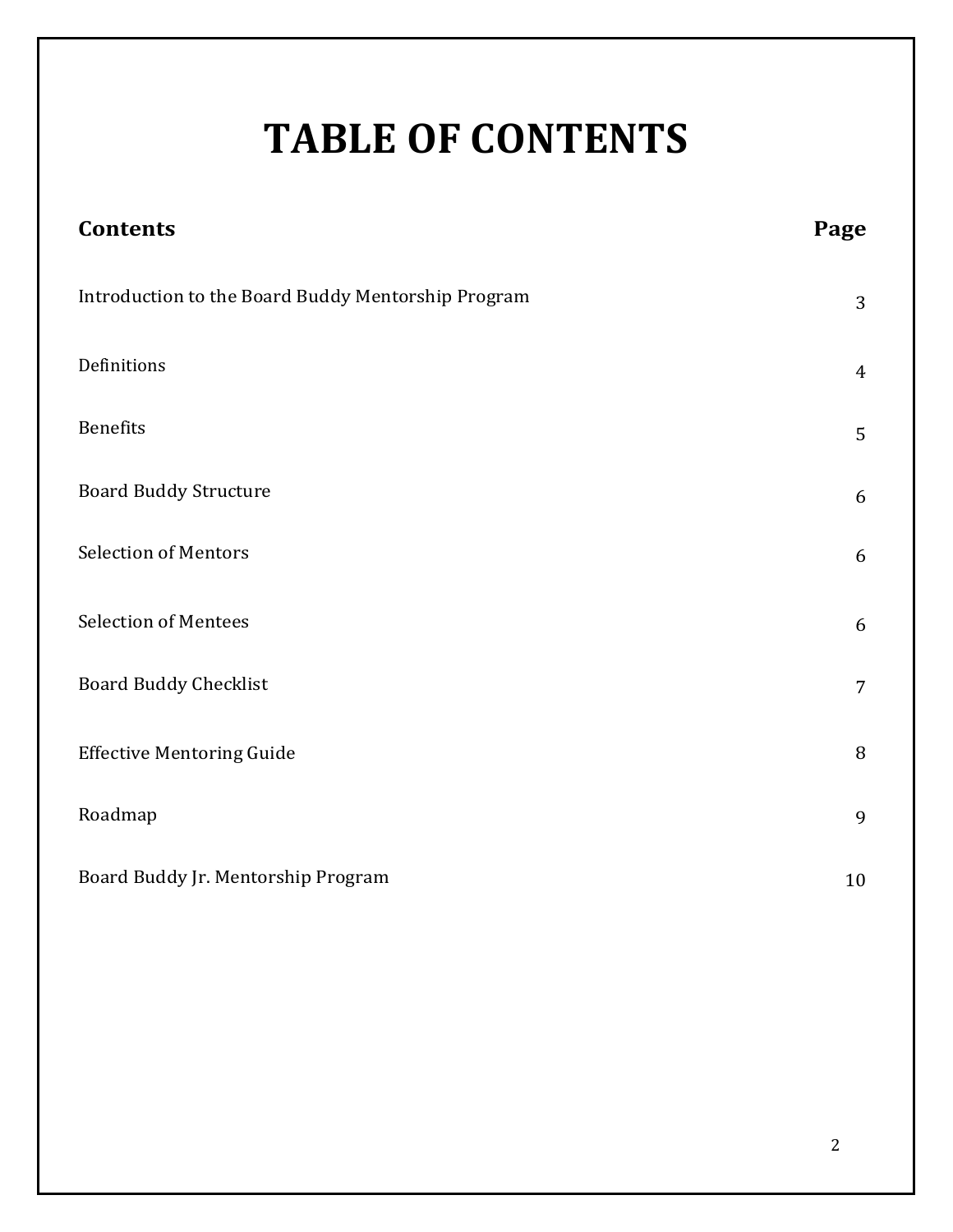## **Introduction to the Board Buddy Mentorship Program**

#### *Why Mentoring?*

Mentoring has effective benefits of preparing new board members for full participation in the work of the board. Mentoring is an efficient way of sharing knowledge and creating cross-functional understanding. It reduces the learning curve of new board members and allows them to engage productively early in their board tenure.



The purpose of the Board Buddy Mentorship Program is to help empower new board members to learn valuable opportunities from individuals who have relevant and shareable experiences and insights, develop a pipeline of future board leadership, and to strengthen the operations of the board. Every board is different and each new board member must learn how it operates. New board members need time to learn, become familiar with the culture of the board, and gain awareness of the strengths and weaknesses of the board.

This program incorporates an assessment that allows tracking of measurable goal-focused results and highlights the learning objectives of the mentee. Leadership commitment is important and powerful in the success of the program and the board.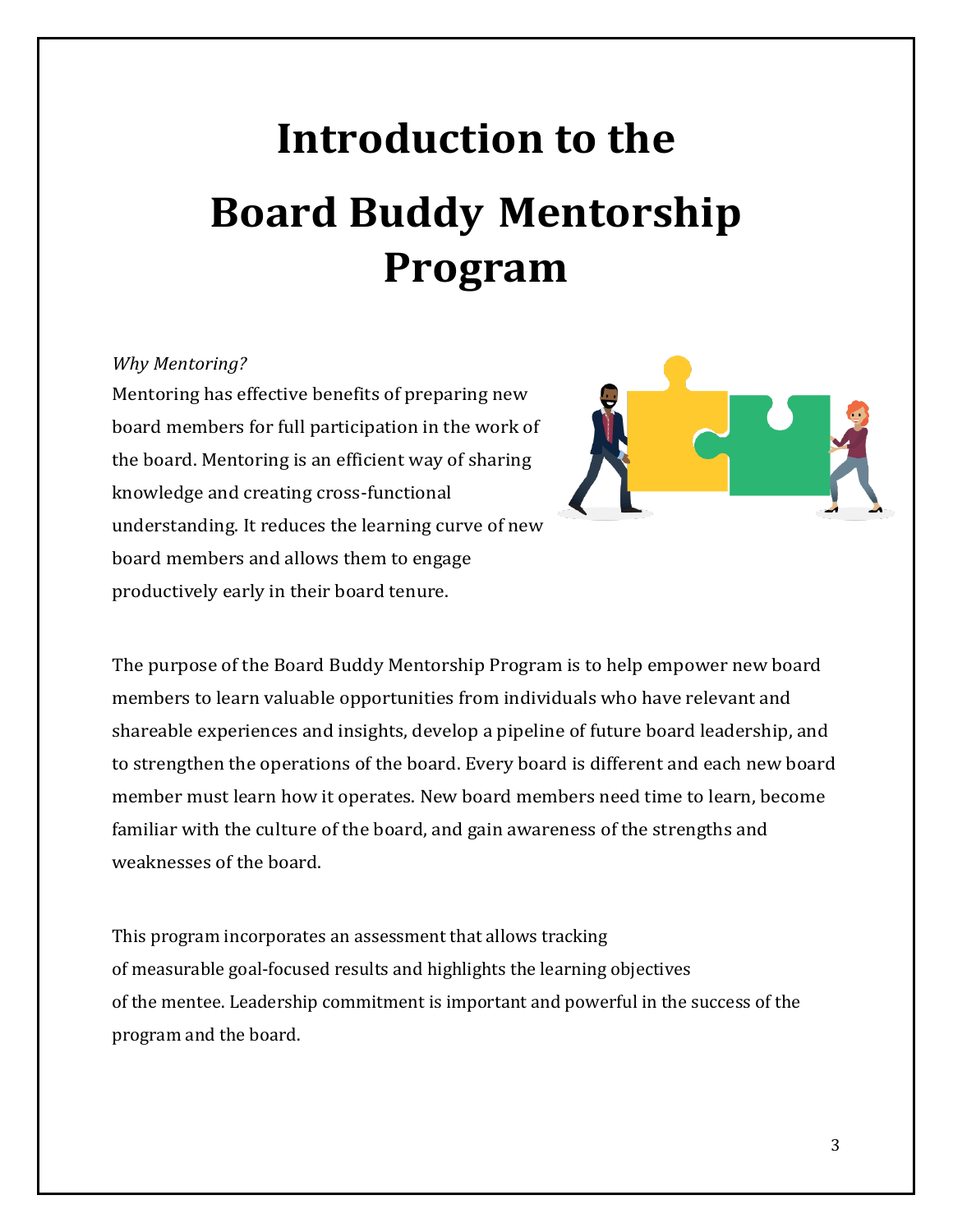### **Definitions**

A formal *mentorship program* is a structured, often one-to-one relationship in a work, organization or academic setting. A well-functioning mentoring program requires strategic planning and organization to connect people, increase knowledge, and build skills for future goals and milestones. Impactful mentoring programs train mentors and mentees to have productive conversations and meetings, providing them with development tools and resources to accomplish set goals.

*Board mentoring* is a relationship between an experienced board member (mentor) and a new board member (mentee).

A *mentor* provides knowledge, advice, and support to a new board member.

A *mentee* is seeking information and knowledge about the workings of the board.

A *Board Buddy Jr*. is a Junior or Senior Durham Public School student who participates in the Board Mentor program to learn more about their local government and how it works.

*Bylaws* serve as operating manuals for the board. They are used to guide the board in their decision-making processes, including how they conduct meetings, manage board business, and hold votes. The document also defines how board members are elected and the conditions of their service.

Board *meeting minutes* record the board's actions and decisions. They're an official and legal record of board meetings.

*Meeting agendas* are the foundation of every meeting. An agenda is a chronological list of meeting activities that focus on the direction of a meeting, including where and when the meeting shall take place. It contains discussion items such as committee and departmental reports, previous meeting minutes, old business, new business, and a consent agenda.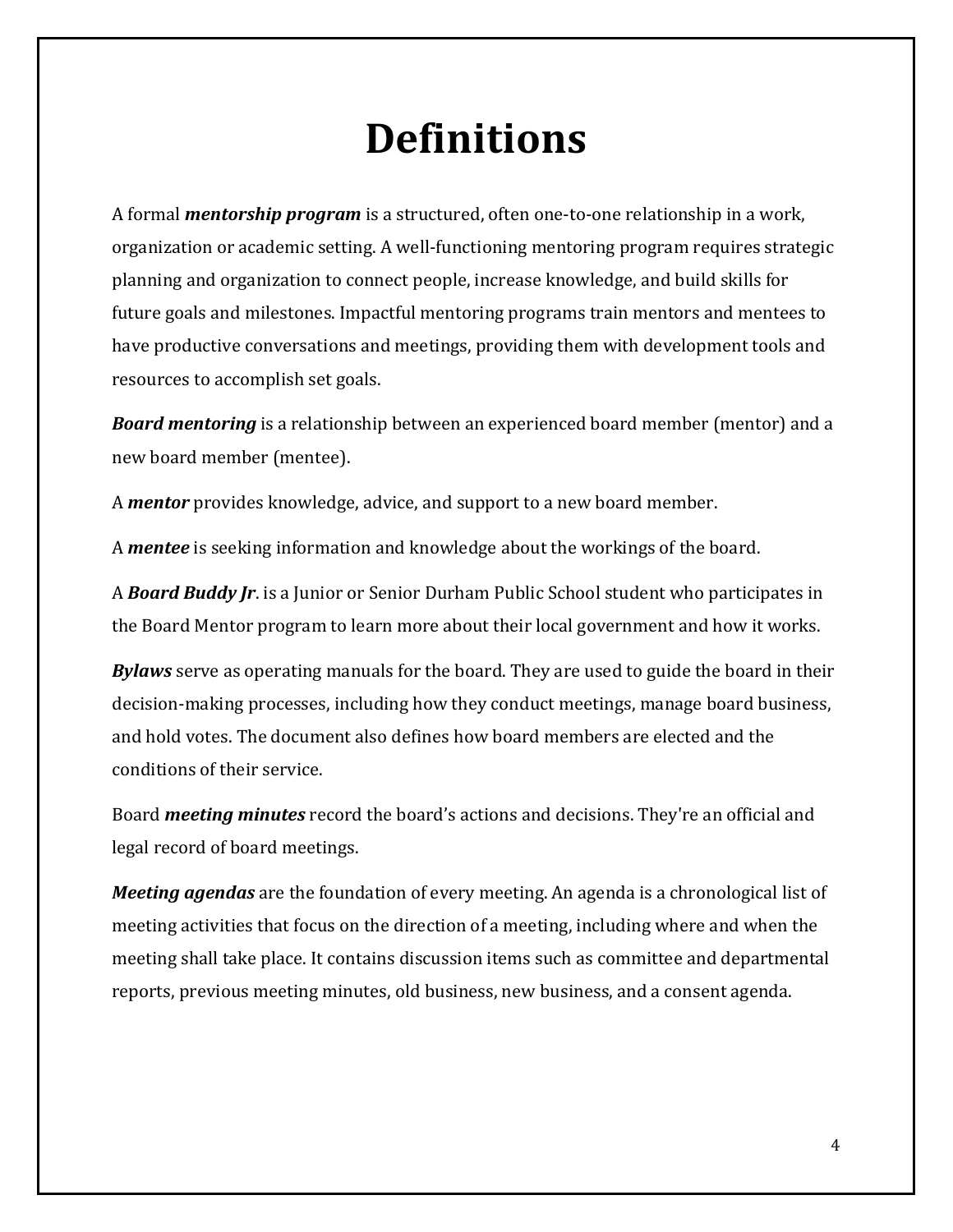### **Benefits**

Mentoring creates a welcoming environment for new board members, especially new board members from different backgrounds, cultures, or life experiences. New board members, existing board members and the board as a whole, all benefit from this rewarding Board Buddy Mentorship Program.

Implementing a successful mentorship program requires identifying the program's purpose and vision while maintaining consistent communication and promotion to encourage the program's longevity.

#### *Some of the benefits to mentees include:*

- An immediate connection to the board.
- The ability to contribute more effectively to the governance of the board.
- The ability to be make informed decisions.
- The ability to learn and grow through the mentor's knowledge and encouragement
- Self-confidence booster.
- Ability to gain valuable experience observing and interacting with a successful senior leader.

### *Some of the benefits to mentors include:*

- A greater connection with board members.
- Insight of expectations from new board members.
- Increased mentoring and coaching skills.
- Making a difference to enhance the progression of the board.

### *Some of the benefits to the board as a whole include:*

- Retention of board members.
- A more cohesive board.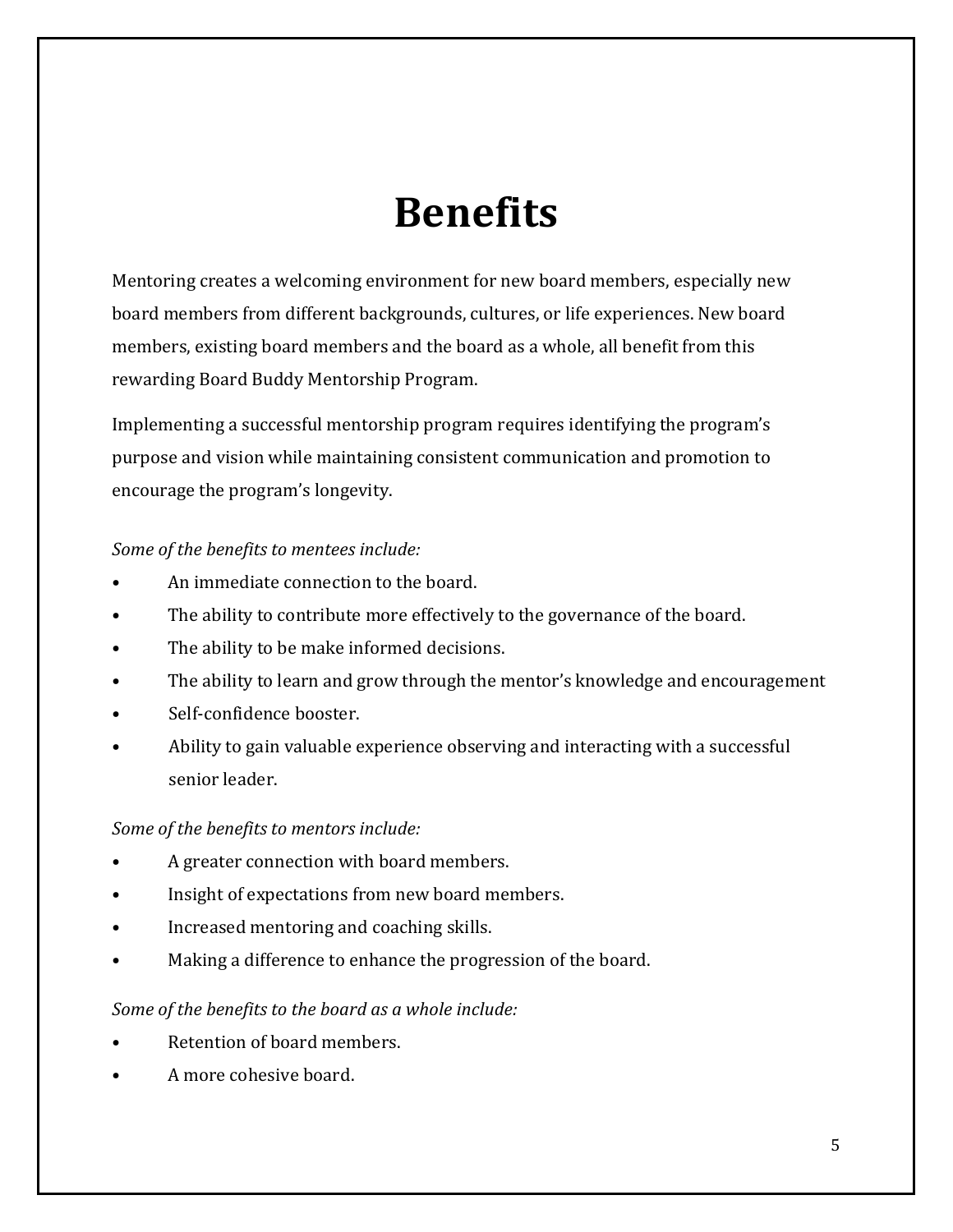- More productive board meetings meeting time is not spent acclimating new members.
- Minimizes the risk of errors in judgment by new board members.

## **Board Buddy Program Structure**

The mentorship program outlined in this handbook is designed for easy implementation by a board looking to use mentoring as a tool to engage and retain diverse board members.

A strong commitment to the program from board members and clear selection criteria for mentors and mentees are essential to a successful mentorship program.

### *Selection of Board Mentors*

The following criteria are recommended when selecting experienced board members to become mentors:

- Minimum of one year on the board
- Good knowledge and understanding of the roles and responsibilities of the board
- Willingness to share knowledge
- Commitment to increasing diversity on the board
- Comfortable with the time commitment of four months
- Understanding the challenges faced by new board members

#### *Selection of Board Mentees*

The following criteria are recommended when selecting new board members to become mentees:

Recently appointed to the board (less than six months)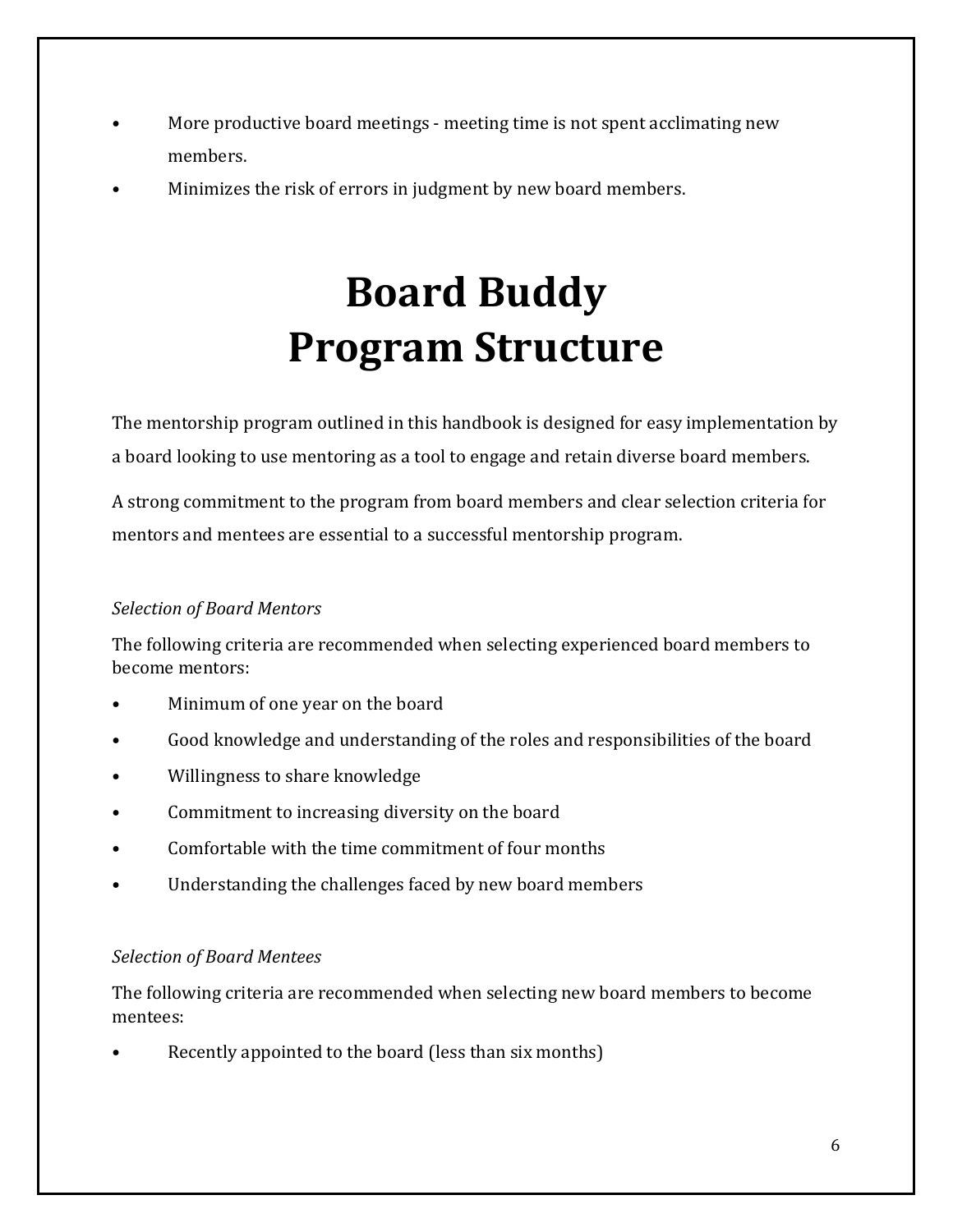- Some prior experience on community boards or committees or other experience of community leadership
- Commitment to increasing their capacity as board members;
- Motivated to take on tasks to increase productivity of the board
- Willingness to commit the time to increase their effectiveness on the board

## **Board Buddy Checklist**

A mentoring relationship is an exchange of ideas and knowledge that creates a shared understanding for both the mentor and mentee. It's a two-way street, based on mutual respect, in which both gain from the experience. One key to success in mentoring is to set goals.

### *The characteristics of an effective mentor include:*

- Relevant expertise or knowledge
- Leadership commitment
- Dependable and consistent
- Ability to give constructive feedback
- Honest and respectful
- Eagerness to invest in others
- Active listener

### *The characteristics of an effective mentee include:*

- Open to feedback
- Communicates clearly
- Maintains achievable goals
- Honest and respectful
- Willingness to learn
- Commitment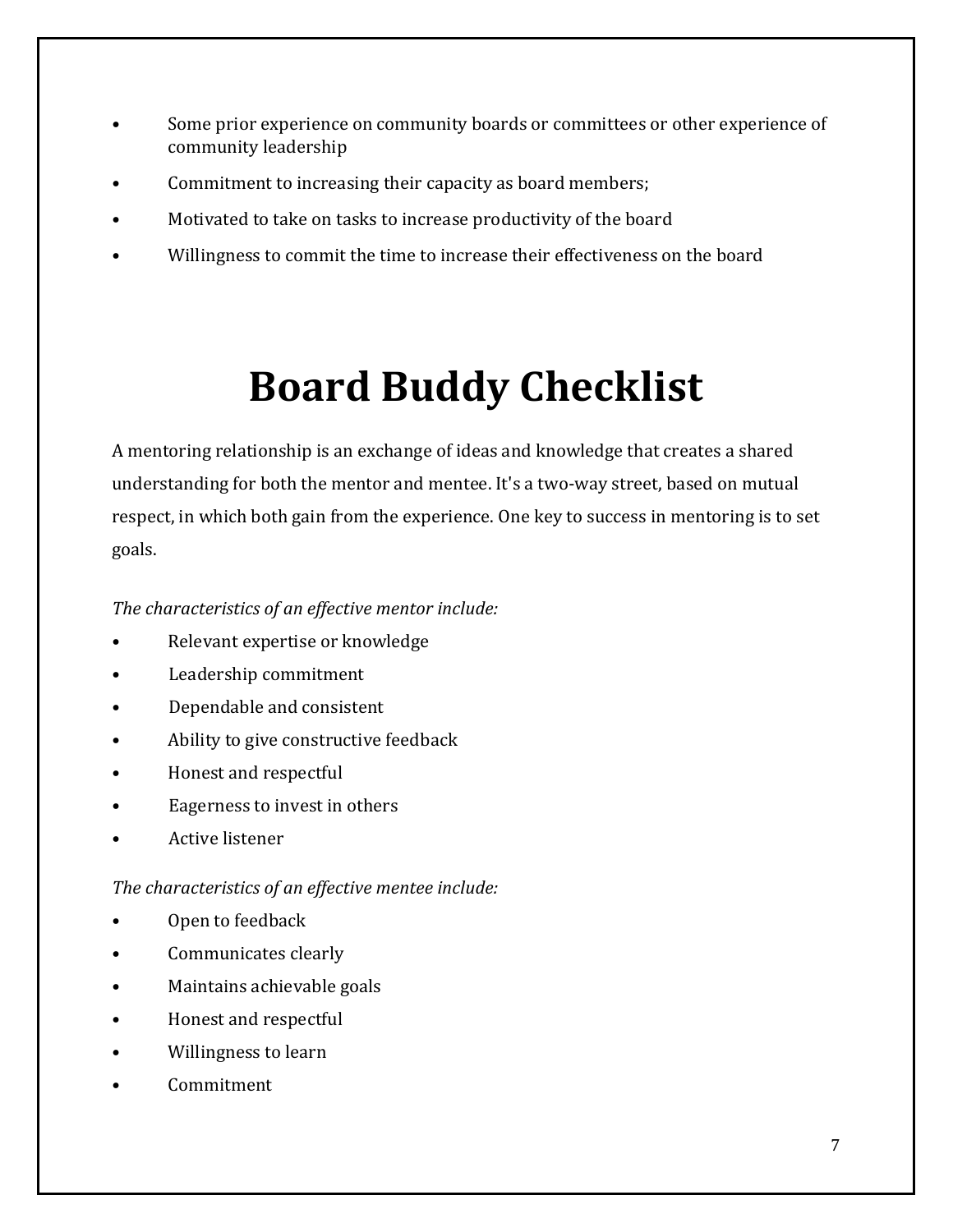*The characteristics of successful mentoring relationships include:*

- Establishes effective communication
- Understands the purpose and vision of the board
- Sets an agenda for every meeting
- Articulates mutual expectations
- Measures the progress of mentee's learning goals

## **Effective Mentoring Guide**

### *Mentor Tasks*

- Be prepared.
- Share all documents pertaining to the board with your mentee.
- Discuss your history with the board and how the board operates and executes.
- Meet with your mentee prior to the board meeting to clarify agenda items.
- Engage in discussion with your mentee after the board meeting for feedback and to answer any questions they may have.
- Review the boards strategic plan, goals and, objectives.

### *Mentee Tasks*

- Read and discuss materials provided by your mentor and share any information or ideas that may help strengthen the board.
- Don't be afraid to ask questions and seek advice.
- Create goals that you want to achieve by the end of the program.
- Select a topic from the board manual/bylaws that you want to learn more about and discuss with your mentor.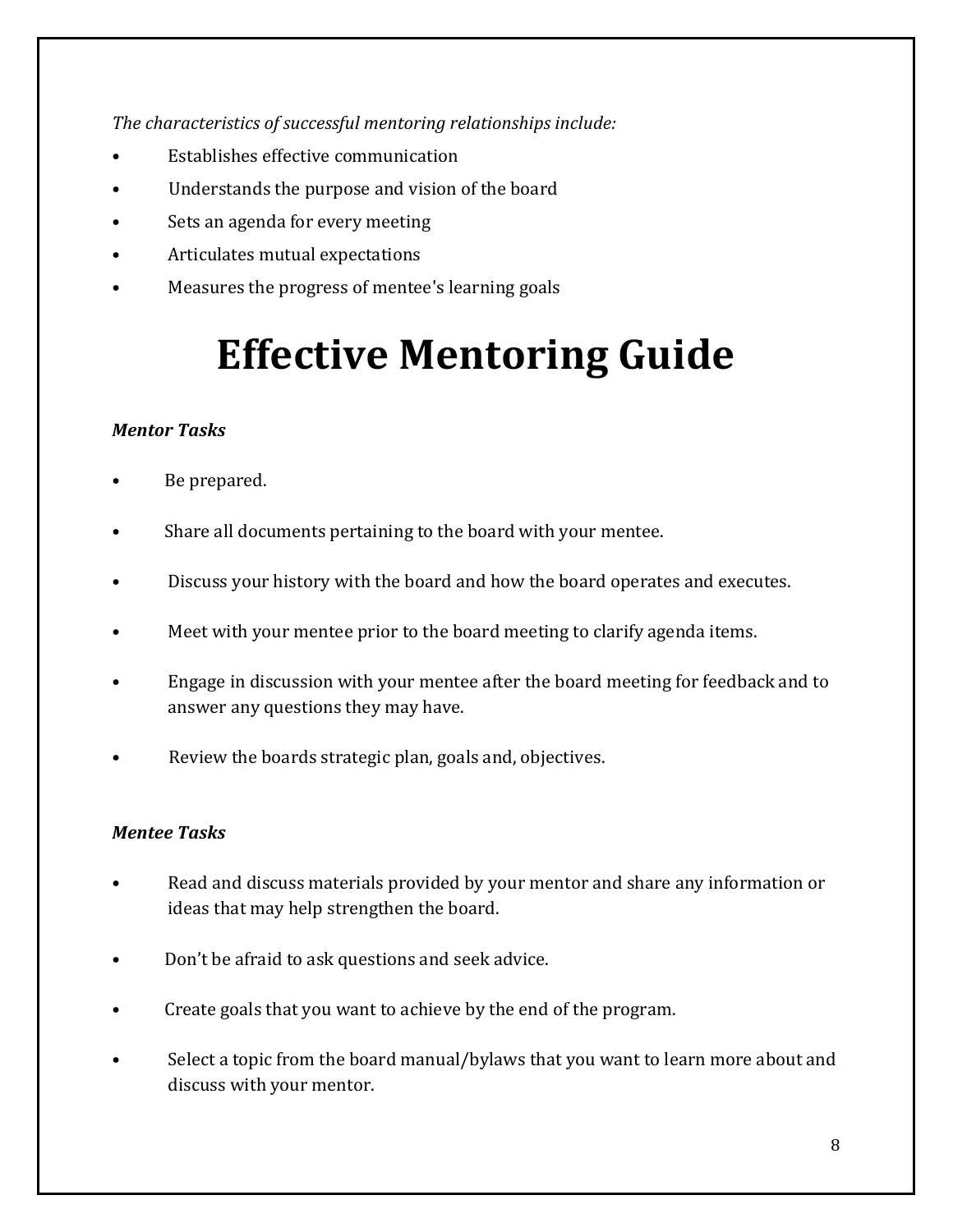- Take notes.
- Make a list of unfamiliar board terminology and ask your mentor to explain.

## **Roadmap**

| <b>Month 1</b> | <b>Meeting 1</b><br>Introduction                                                                   | <b>Meeting 2</b><br>Topic: Effective<br><b>Communication &amp; Goals</b>                                 | Goal<br>To empower and instill<br>confidence in the new<br>member                                                      |
|----------------|----------------------------------------------------------------------------------------------------|----------------------------------------------------------------------------------------------------------|------------------------------------------------------------------------------------------------------------------------|
| <b>Month 2</b> | <b>Meeting 3</b><br>Topic: Bylaws of the<br>Board/Roles &<br>Responsibilities<br>Grants & Stipends | <b>Meeting 4</b><br><b>Topic: Meeting Agendas</b><br>& Meeting Minutes<br>Assign as back up<br>Secretary | Goal<br>Gain an understanding<br>of the importance of<br>accurate minute taking<br>and decisions made by<br>the board. |
| <b>Month 3</b> | <b>Meeting 5</b><br>Topic: Pre - Board<br>Meeting                                                  | <b>Meeting 6</b><br>Topic: Post - Board<br>Meeting<br>$(To-Dos)$                                         | Goal<br>Create ways to engage<br>more of the<br>community                                                              |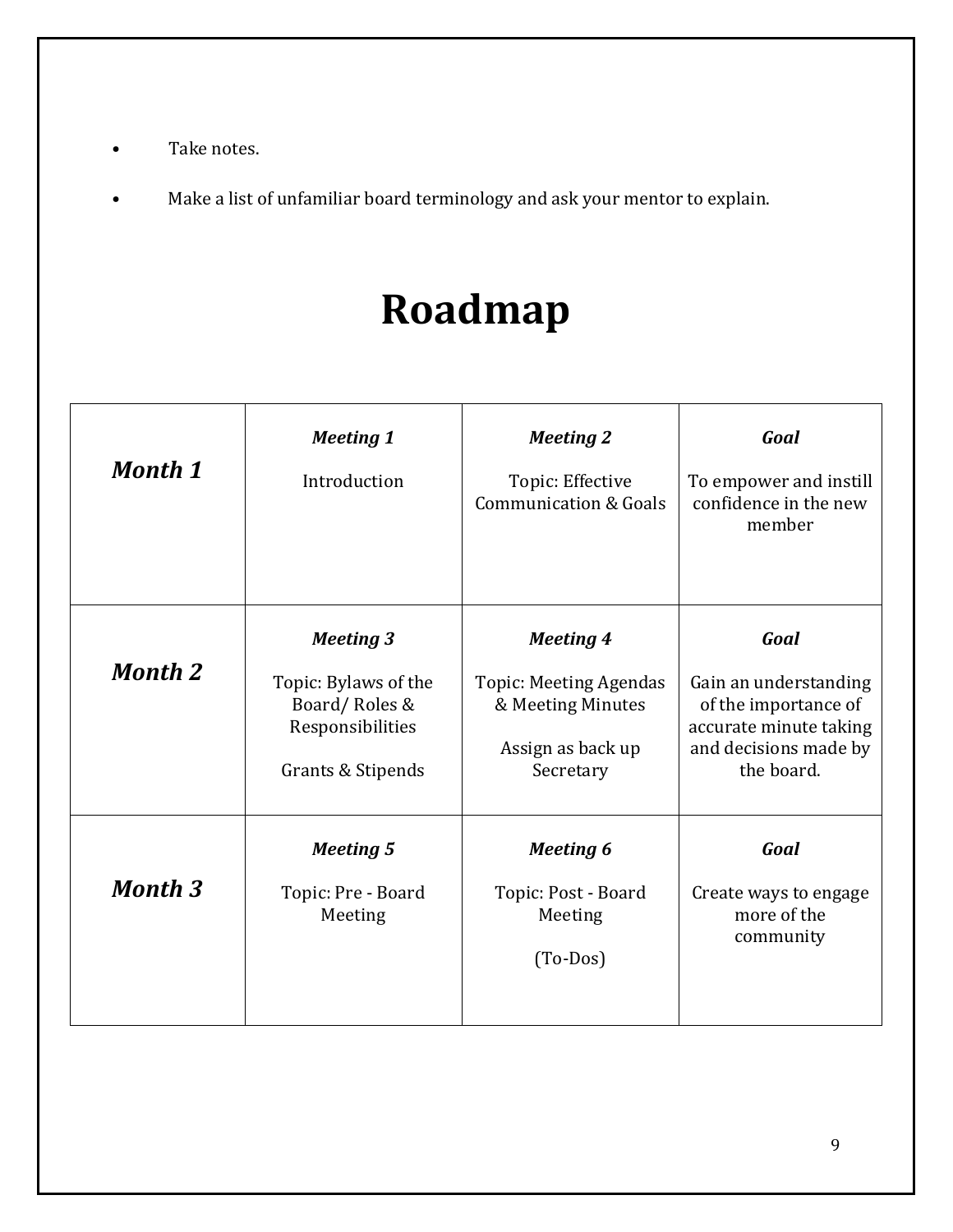|         | <b>Meeting 7</b>              | Meeting 8                                                                    | Goal                                                                                              |
|---------|-------------------------------|------------------------------------------------------------------------------|---------------------------------------------------------------------------------------------------|
| Month 4 | Topic: Questions &<br>Answers | Topic: Future Goals<br><b>Recruiting New Board</b><br><b>Buddies/Mentors</b> | To become a mentor to<br>a new board member<br>and utilize the tools<br>and education<br>provided |

## **Board Buddy Jr. Mentorship Program**

The Board Buddy Jr. Mentorship Program is an opportunity for Junior and Senior Durham Public School students to learn more about their local government and how it works.

Each student within the Board Buddy Jr. Mentorship Program will be assigned to a board and will be required to attend board meetings. Students will assist with drafting minutes, which will enhance their writing and critical thinking skills as well as allowing them to have direct insight on how decisions are made within the city that they reside in. Training on how to draft meeting minutes and minute templates will be provided for each student.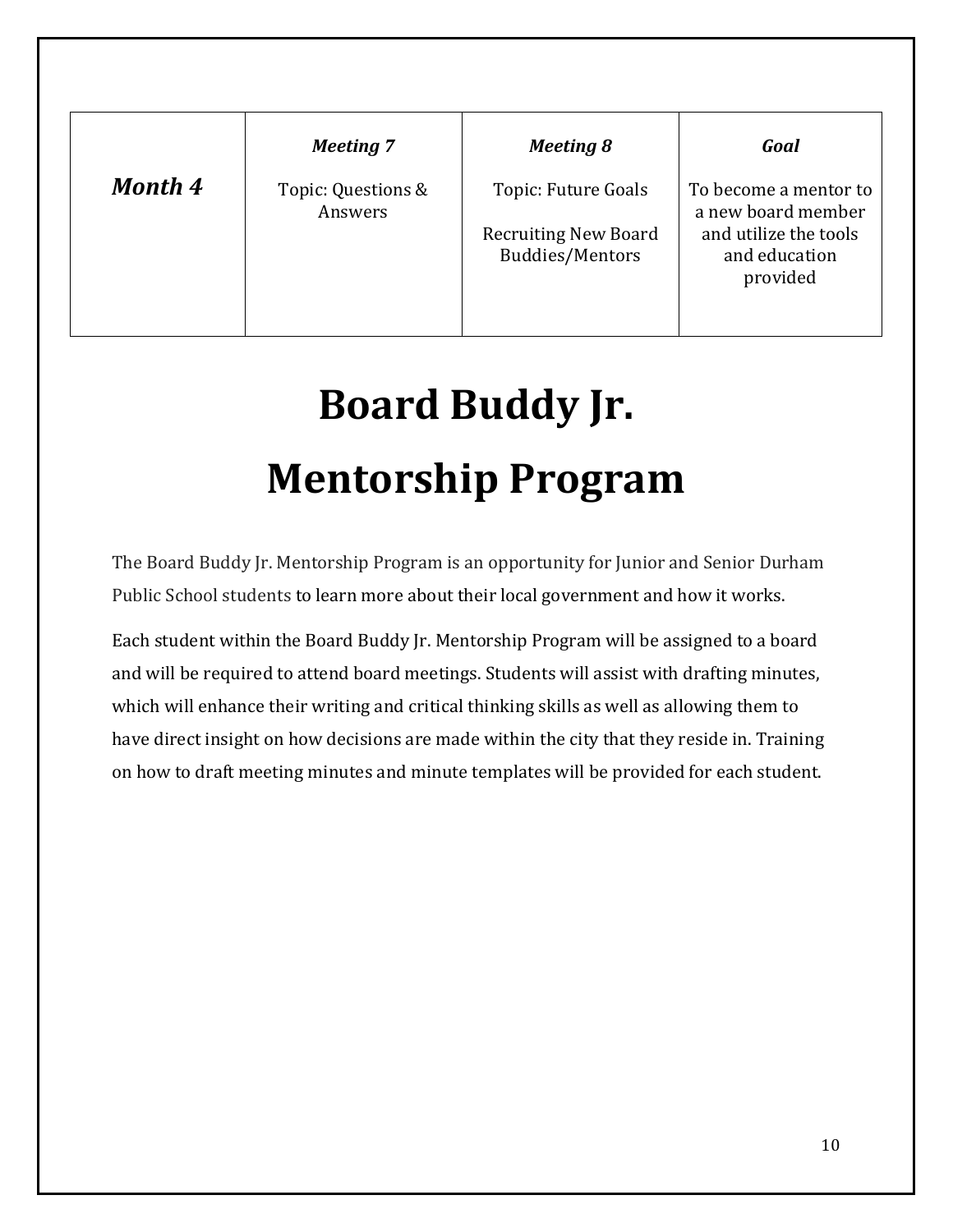

# Manual para el Programa de Mentoría de Compañero de Junta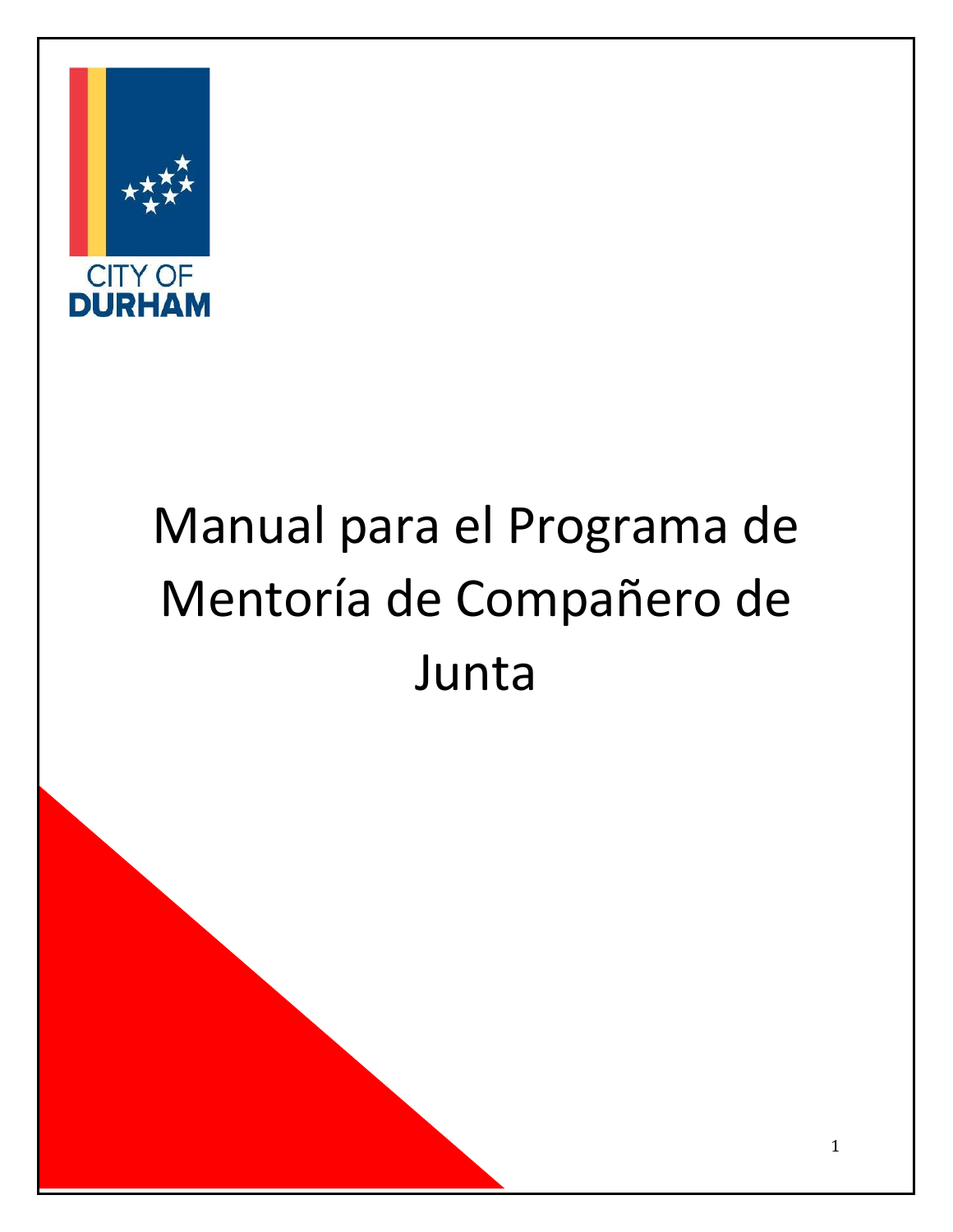### **Tabla de contenido**

| Contenido                                         | Página         |
|---------------------------------------------------|----------------|
| Introducción al programa de Mentoría de Compañero | 3              |
| de Junta                                          |                |
| Definiciones                                      | $\overline{4}$ |
| <b>Beneficios</b>                                 | 5              |
| Estructura del programa Compañero de Junta        | 6              |
| Selección de mentores                             | 6              |
| Selección de aprendices                           | 6              |
| Lista de verificación del programa Compañero de   | $\overline{7}$ |
| Junta                                             |                |
| Guía para un proceso de mentoría eficaz           | 8              |
| Hoja de ruta                                      | 9              |
| Programa de Mentoría de Compañero de Junta Junior | 10             |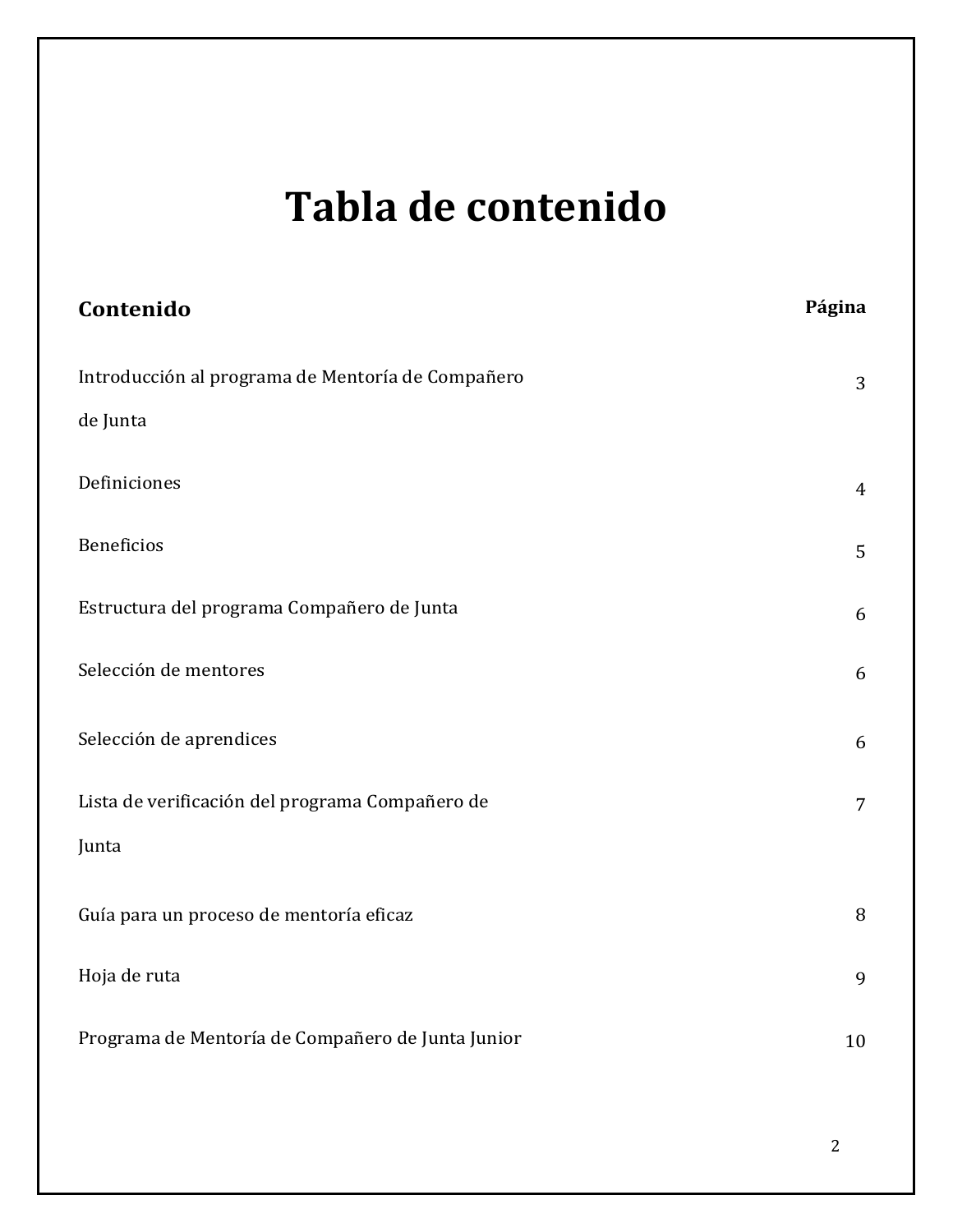### **Introducción al Programa de Mentoría de Compañero de Junta**

¿Por qué un programa de mentores? Un programa de mentores tiene el beneficio directo de preparar a los nuevos miembros de la junta para su plena participación en el trabajo a realizar. La mentoría es una forma eficiente de compartir conocimientos y crear una comprensión multifuncional. Reduce la curva de aprendizaje de los nuevos miembros y les permite participar de manera productiva desde el inicio del periodo.

El propósito del programa de mentoría de Compañero de Junta es ayudar a empoderar a los nuevos miembros para que aprovechen las valiosas oportunidades que ofrecen las personas que tienen experiencias y perspectivas relevantes que pueden compartir, para desarrollar una línea de futuros líderes y fortalecer las operaciones de la junta. Cada junta es diferente y cada nuevo miembro debe aprender cómo funciona. Los nuevos miembros necesitan tiempo para aprender, familiarizarse con la cultura y tomar conciencia de los puntos fuertes y débiles de la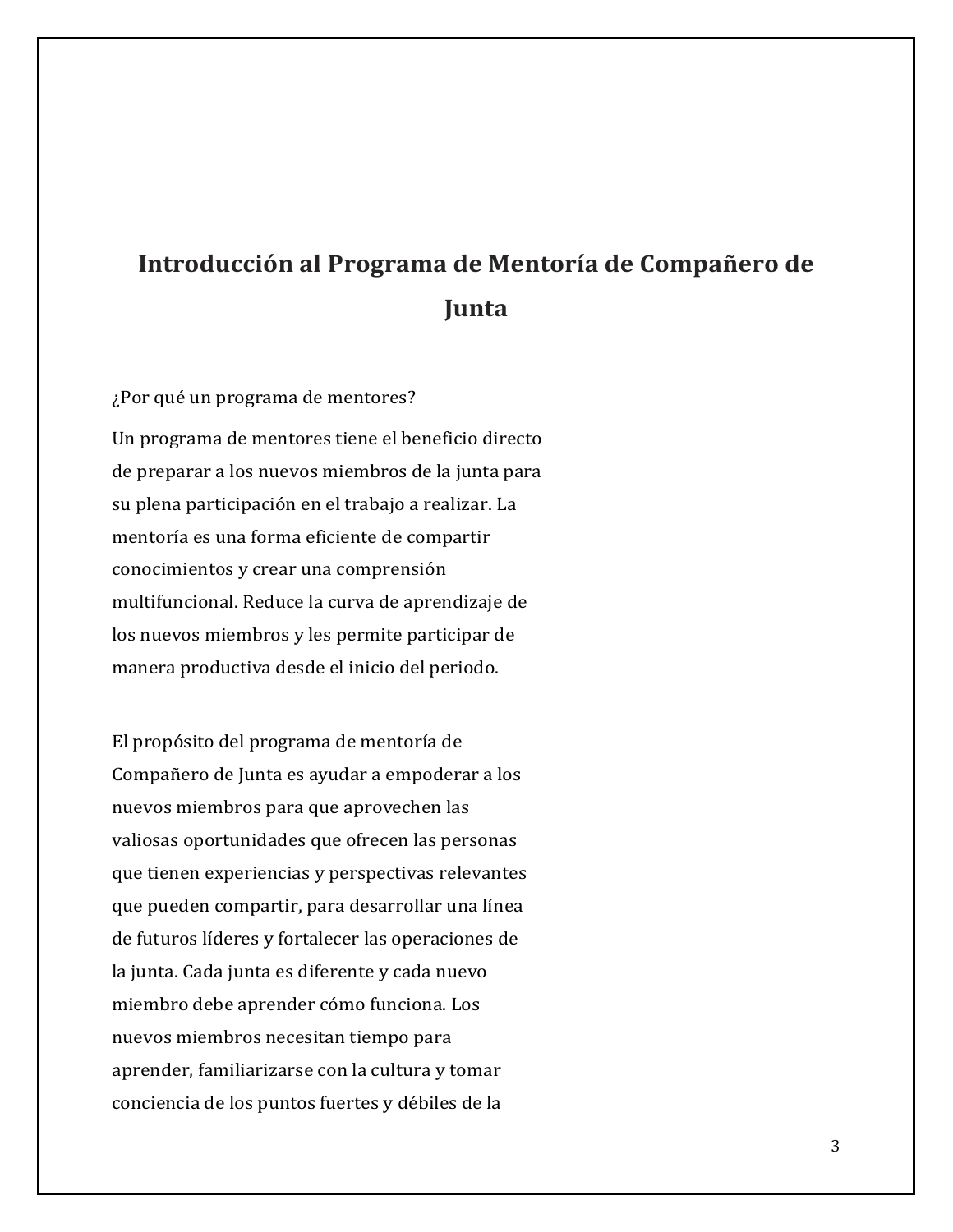junta.

Este programa incorpora una evaluación que permite hacer un seguimiento medible de los resultados, centrado en las metas y destaca los objetivos de aprendizaje del aprendiz (mentee). Un compromiso de liderazgo es importante y poderoso en el éxito del programa y de la junta.

### **Definiciones**

Un **programa de mentoría** formal es una relación estructurada, a menudo personalizada, en un entorno laboral, organizacional o académico. Un programa de mentores eficaz requiere de una planificación y organización estratégicas para conectar a las personas, aumentar el conocimiento y desarrollar habilidades para metas e hitos futuros. Los programas de mentores más eficaces capacitan a los mentores y aprendices para mantener conversaciones y reuniones productivas, brindándoles herramientas de desarrollo y recursos para lograr los objetivos establecidos.

La **mentoría de la junta** es una relación entre un miembro con experiencia de la junta (mentor) y un nuevo miembro de la junta (aprendiz).

Un **mentor** proporciona conocimientos, consejos y apoyo a un nuevo miembro de la junta.

Un **aprendiz** busca información y conocimientos sobre el funcionamiento de la junta.

Un *Compañero de Junta Junior* es un estudiante de tercer o cuarto año de las escuelas públicas de Durham que participa en el programa de Mentores de Junta para aprender más sobre su gobierno local y cómo funciona.

Los **estatutos** sirven como manuales operativos para la junta. Se utilizan para guiar los procesos de toma de decisiones, como la forma de llevar a cabo las reuniones, la administración de los asuntos de la junta y las votaciones. En el documento también define cómo se eligen los miembros de la junta y las condiciones de su servicio.

Las **actas de las reuniones** de la junta registran las acciones y decisiones que se toman. Son un registro oficial y legal de las reuniones de la junta.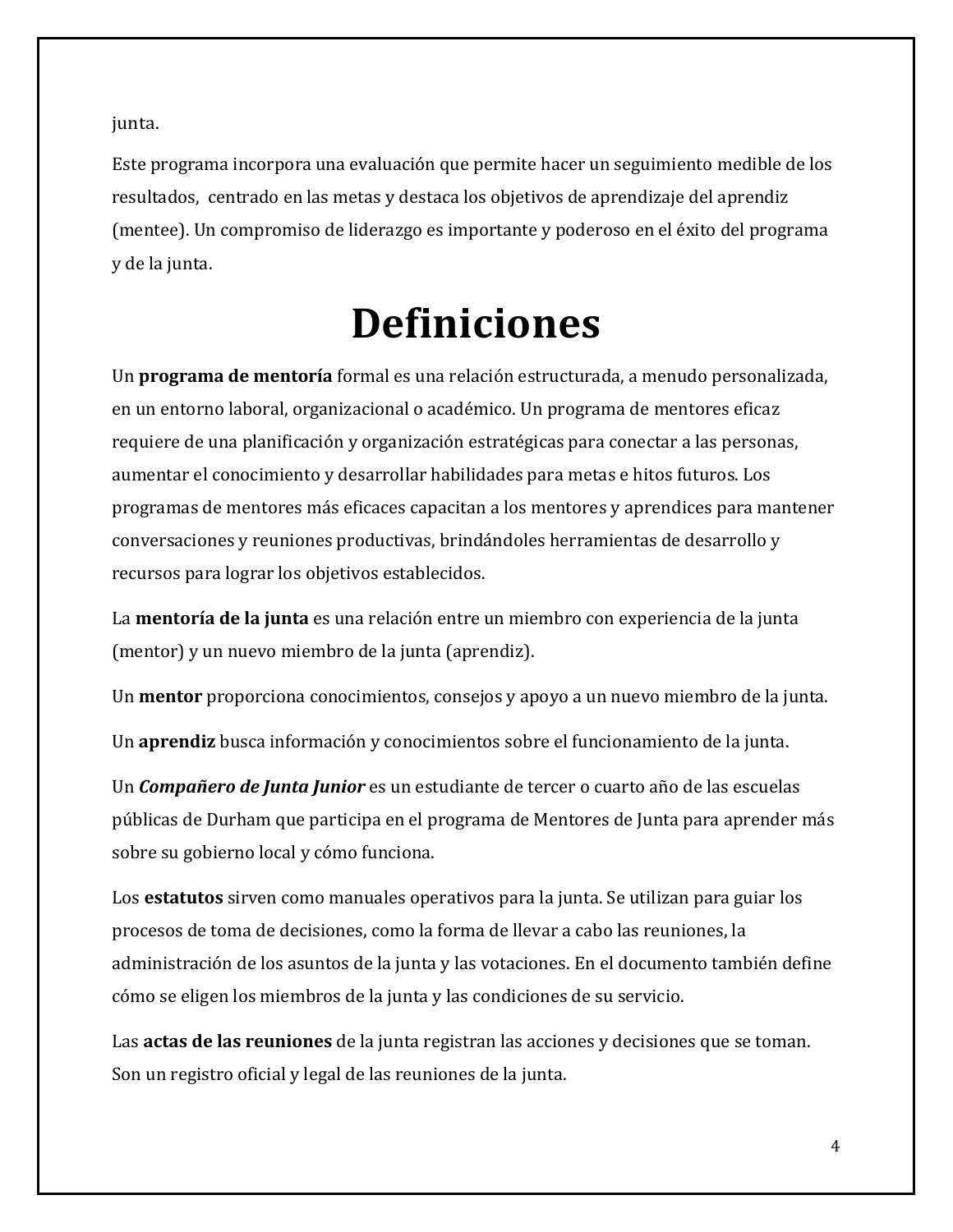El **orden del día** de las reuniones es la base de estas. Un orden del día es una lista cronológica de las actividades que se desarrollan en la reunión, así como el lugar y la hora en que se celebrará. Contiene puntos de conversación como informes de comités y departamentos, actas de reuniones anteriores, asuntos antiguos, asuntos nuevos y un orden del día aprobado.

## **Beneficios**

El programa de mentores crea un entorno acogedor para los nuevos miembros de la junta, en especial los nuevos miembros con diferentes orígenes, culturas o experiencias de vida. Tanto los nuevos miembros, como los ya existentes y la junta en su totalidad, se benefician de este enriquecedor programa de mentoría de Compañero de Junta*.*

La implementación de un programa de mentores exitoso requiere identificar el propósito y la visión del programa, al tiempo que se mantiene una comunicación y promoción constantes para que el programa perdure.

*Algunos de los beneficios para los aprendices son:*

- Una conexión inmediata con la junta.
- La capacidad de contribuir con mayor eficacia al gobierno de la junta.
- La capacidad de tomar decisiones informadas.
- La capacidad de aprender y crecer a través del conocimiento y el estímulo del mentor.
- El aumento de la confianza en uno mismo.
- La posibilidad de adquirir una gran experiencia al observar e interactuar con un líder exitoso.

*Algunos de los beneficios para los mentores son:*

- Una mayor conexión con los miembros de la junta.
- El conocimiento de las expectativas de los nuevos miembros de la junta.
- El aumento de las habilidades de mentoría y entrenamiento.
- Marcar la diferencia para mejorar los progresos de la junta.

### *Algunos de los beneficios para la junta son:*

• Retención de los miembros de la junta.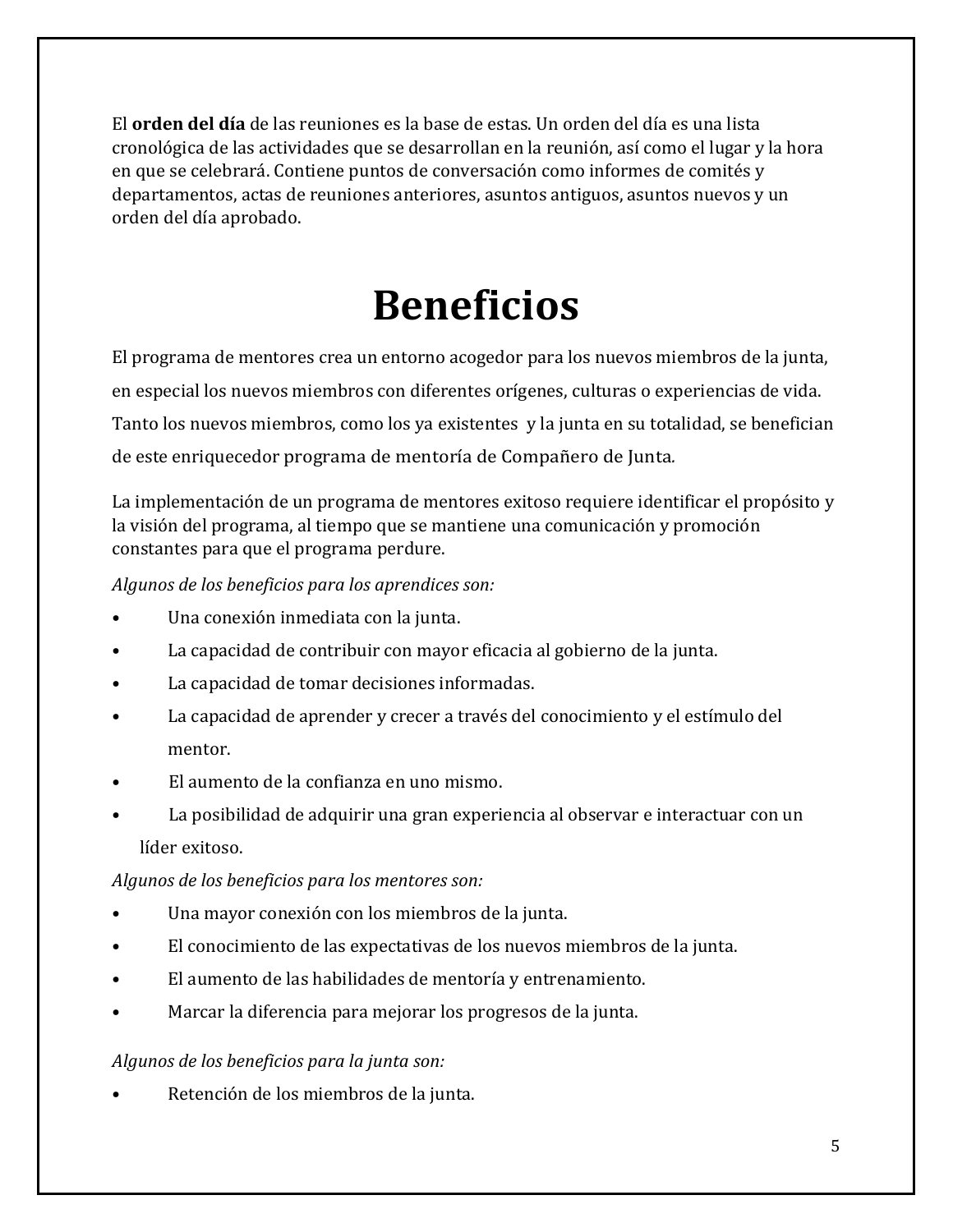- Una junta más unida.
- Reuniones de junta más productivas: el tiempo de las reuniones no se emplea en el proceso de adaptación de los nuevos miembros.
- Minimiza el riesgo de errores de juicio por parte de los nuevos miembros de la junta.

## **Estructura del programa Compañero de Junta**

El programa de mentores descrito en este manual está diseñado para una fácil implementación por parte de una junta que busca utilizar la mentoría como una herramienta para involucrar y retener a diversos miembros.

Es esencial para éxito de el programa de mentores contar con un fuerte compromiso por parte de los miembros de la junta y con unos criterios de selección claros para los mentores y los aprendices.

### *Selección de mentores de la junta*

Se recomiendan los siguientes criterios a la hora de seleccionar miembros de la junta con experiencia para ser mentores:

- Mínimo un año en la junta.
- Amplio conocimiento y comprensión de las funciones y responsabilidades de la junta.
- Disposición para compartir conocimientos.
- Compromiso de aumentar la diversidad en la junta.
- Estar dispuesto a comprometerse durante cuatro meses.
- Comprender los desafíos que enfrentan los nuevos miembros de la junta.

### *Selección de aprendices de la junta*

Se recomiendan los siguientes criterios a la hora de seleccionar a los nuevos miembros de la junta para ser aprendices:

• Debe ser un miembro reciente de la junta (menos de seis meses).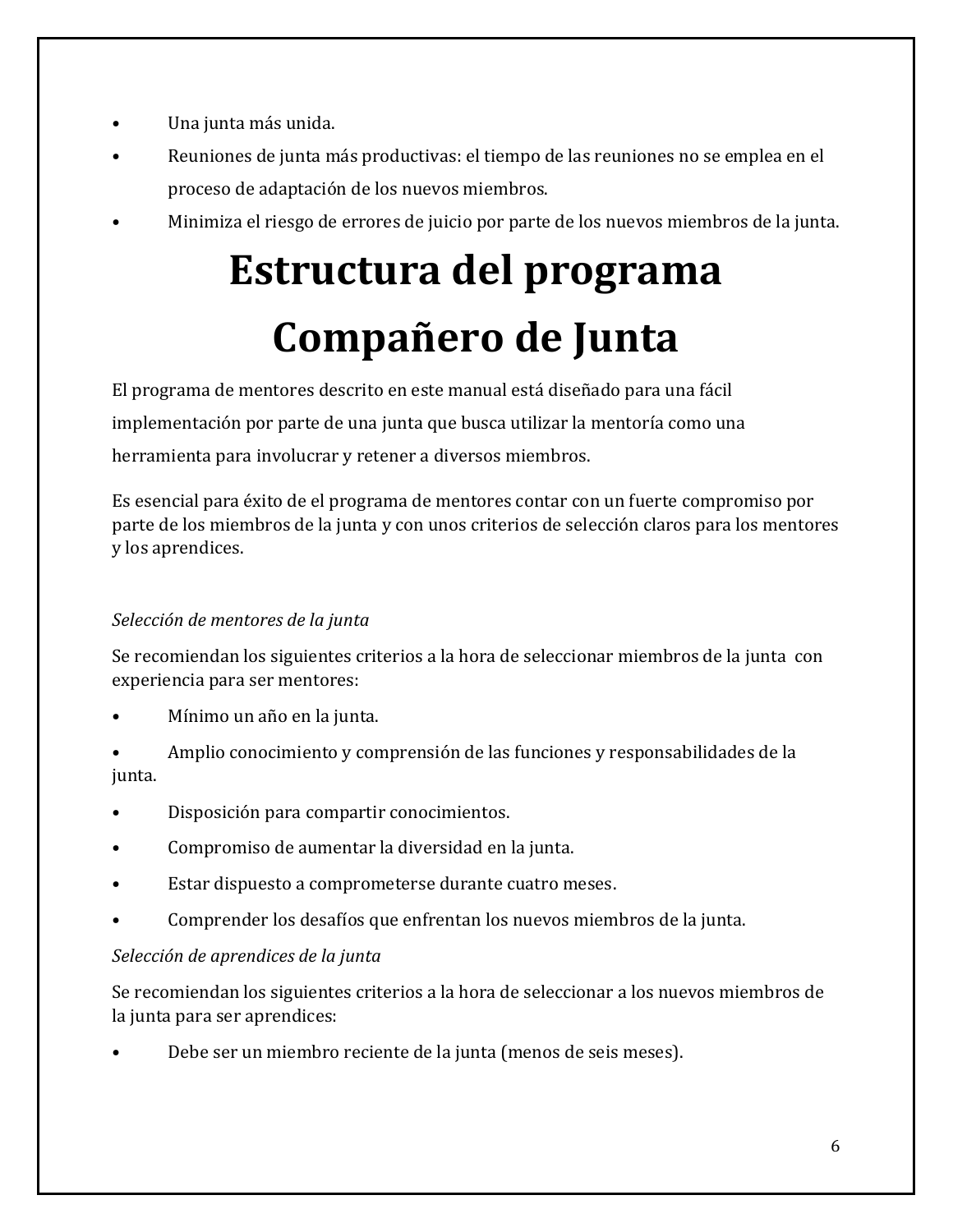• Debe contar con alguna experiencia previa en juntas o comités comunitarios o con otra experiencia de liderazgo comunitario.

- Debe tener el compromiso de aumentar su capacidad como miembro de la junta
- Motivación para asumir tareas para aumentar la productividad de la junta

• Disposición para comprometerse con el tiempo necesario para aumentar su eficacia en la junta.

## **Lista de verificación del programa Compañero de Junta**

Una relación de mentoría es un intercambio de ideas y conocimientos que crea un entendimiento compartido tanto para el mentor como para el aprendiz. Es una relación en dos sentidos, basada en el respeto mutuo, en la que ambos se benefician de la experiencia. Una clave para el éxito en la mentoría es establecer metas.

*Las características de un mentor eficaz incluyen:*

- Experiencia o conocimiento relevantes.
- compromiso de liderazgo.
- Confiable y consistente.
- Habilidad para dar una retroalimentación constructiva.
- Honesto y respetuoso.
- Deseo de invertir en otros.
- Escuchar con atención.

*Las características de un aprendiz eficaz incluyen:*

- Abierto a los comentarios
- Se comunica con claridad
- Mantiene metas alcanzables
- Es honesto y respetuoso
- Disposición de aprender
- Compromiso

*Las características de las relaciones de mentoría exitosas incluyen:*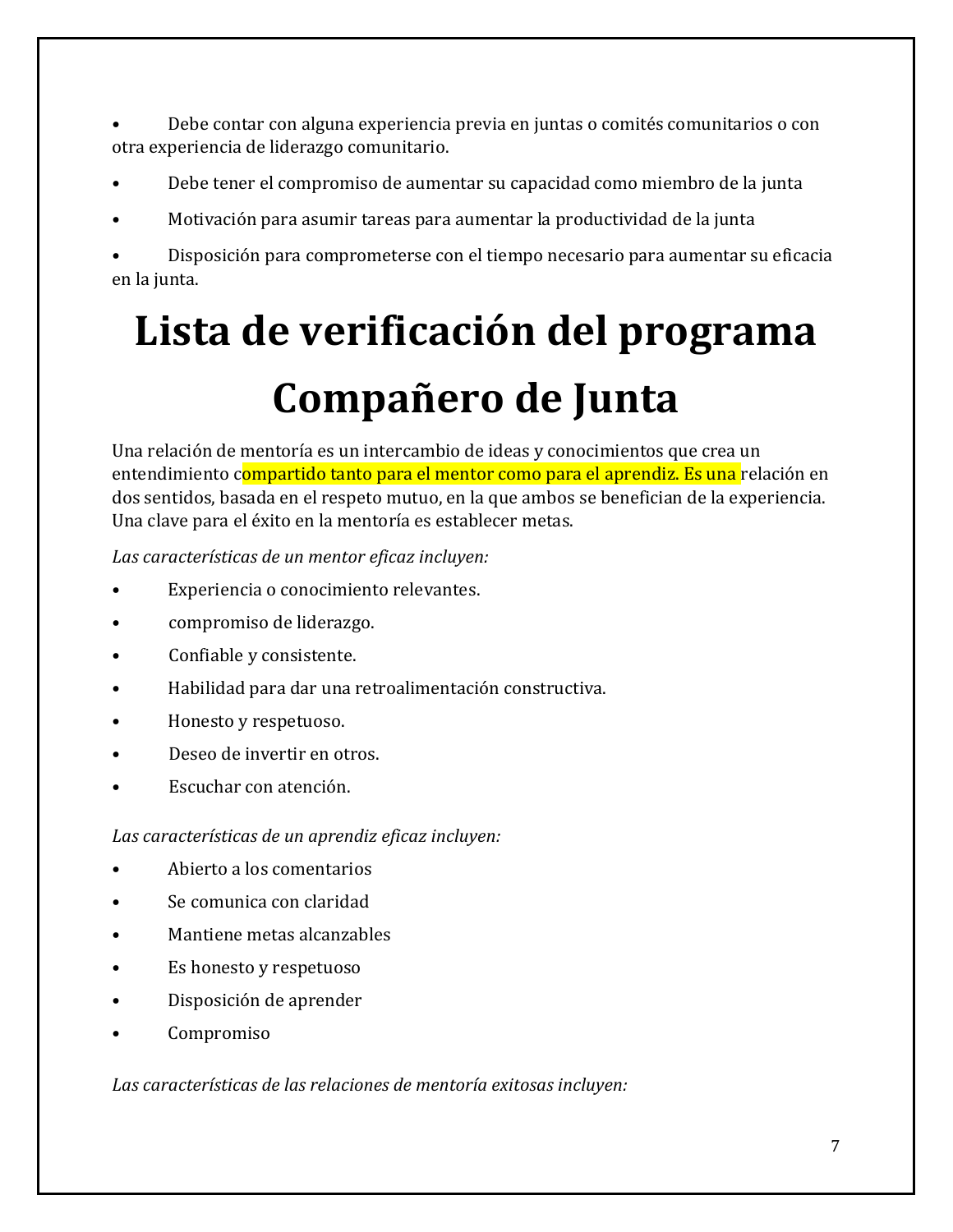- Establecer una comunicación eficaz.
- Entender el propósito y la visión de la junta.
- Establecer un orden del día para cada reunión.
- Articular las expectativas mutuas.
- Medir el progreso de las metas de aprendizaje del aprendiz.

## **Guía para un proceso de mentoría eficaz**

#### *Tareas de mentor*

- Estar preparado.
- Compartir con su aprendiz todos los documentos relacionados con la junta.
- Conversar sobre su trayectoria en la junta y el modo en el que funciona y ejecuta la junta.
- Reunirse con su aprendiz antes de la reunión de la junta para aclarar los puntos del orden del día.
- Mantener una conversación con su aprendiz después de la reunión de la junta para conocer su opinión y responder a cualquier pregunta que pueda tener.
- Revisar el plan estratégico, las metas y los objetivos de la junta.

### *Tareas del aprendiz*

Leer y conversar sobre los materiales proporcionados por su mentor y compartir cualquier información o idea que pueda ayudar a fortalecer la junta.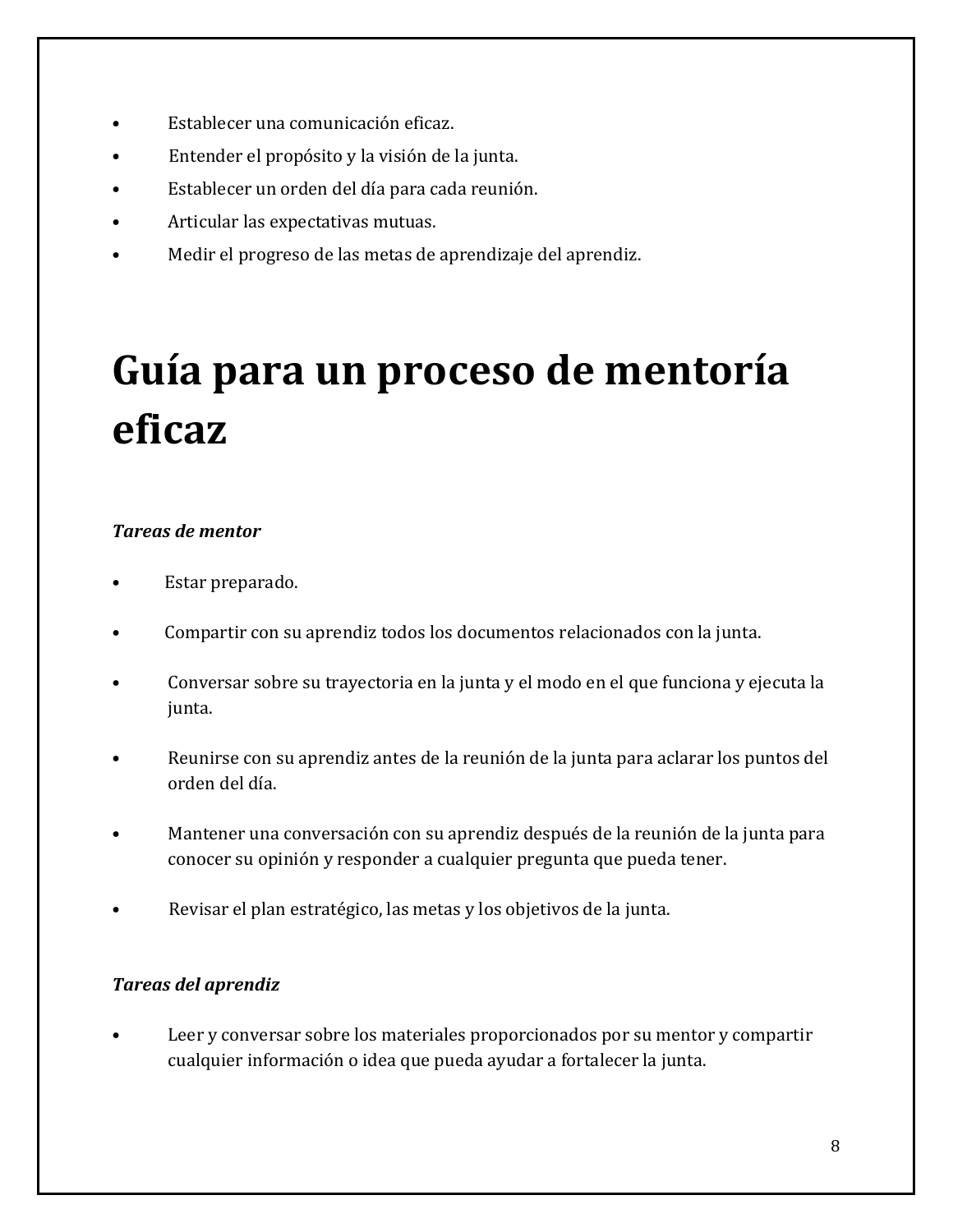- Hacer preguntas y pedir consejo cada vez que lo necesite.
- Establecer las metas que desea alcanzar al final del programa.
- Seleccionar un tema del manual o de los estatutos de la junta sobre el cual desee aprender más y hablarlo con su mentor.
- Tomar nota.
- Hacer una lista de la terminología desconocida de la junta y pedirle a su mentor que se la explique.

## **Hoja de ruta**

| Mes 1 | <b>Reunión</b><br>Introducción                                                                            | <b>Reunión</b><br>2<br>Tema: Comunicación<br>eficaz y metas                                                                  | Meta<br>Empoderar e infundir<br>confianza en el nuevo<br>miembro                                                           |
|-------|-----------------------------------------------------------------------------------------------------------|------------------------------------------------------------------------------------------------------------------------------|----------------------------------------------------------------------------------------------------------------------------|
| Mes 2 | <b>Reunión</b><br>3<br>Tema: Estatutos de la<br>junta/Roles y<br>responsabilidades<br>Becas y estipendios | <b>Reunión</b><br>4<br>Tema: Orden del día de<br>reuniones y actas de<br>reuniones<br>Asignar como secretario<br>de respaldo | <b>Meta</b><br>Comprender la<br>importancia de la<br>exactitud de las actas y<br>de las decisiones<br>tomadas por la junta |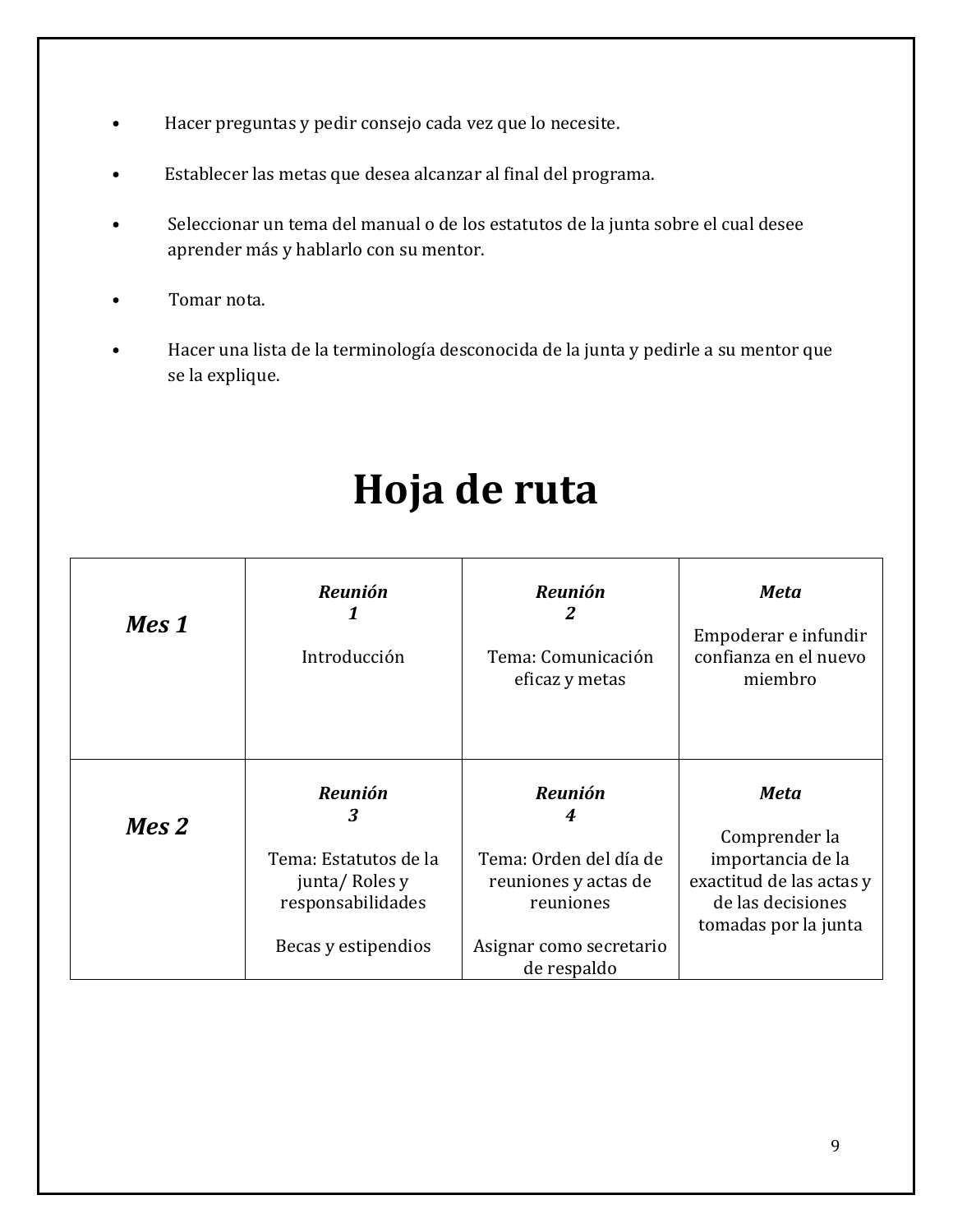| $Mes 3$ | <b>Reunión</b><br>5<br>Tema: Antes de la<br>reunión de la junta | <b>Reunión</b><br>6<br>Tema: Después de la<br>reunión de la junta<br>(tareas pendientes) | <b>Meta</b><br>Crear formas de<br>involucrar a más<br>miembros de la<br>comunidad                       |
|---------|-----------------------------------------------------------------|------------------------------------------------------------------------------------------|---------------------------------------------------------------------------------------------------------|
|         | <b>Reunión</b><br>7                                             | <b>Reunión</b><br>8                                                                      | <b>Meta</b>                                                                                             |
| Mes 4   | Tema: Preguntas y<br>respuestas                                 | Tema: Metas futuras<br>Reclutamiento de<br>nuevos aprendices o                           | Para convertirse en<br>mentor de un nuevo<br>miembro de la junta y<br>utilizar las<br>herramientas y la |
|         |                                                                 | mentores para el<br>programa de Compañero<br>de Junta                                    | educación<br>proporcionadas                                                                             |

## **Programa de Mentoría de Compañero de Junta Junior**

El programa de Mentoría de Compañero de Junta Junior es una oportunidad para que los estudiantes de tercer y cuarto año de las escuelas públicas de Durham aprendan más sobre su gobierno local y cómo funciona.

Cada estudiante dentro del programa de Mentoría de Compañero de Junta Junior debe asistir a las reuniones de la junta que se le asigno. Los estudiantes ayudan con la redacción de actas, lo que mejora sus habilidades de escritura y pensamiento crítico, esto permite tener una visión directa de cómo se toman las decisiones dentro de la ciudad en la que viven. Se proporciona a los estudiantes entrenamiento sobre cómo redactar las actas de las reuniones y plantillas de actas.